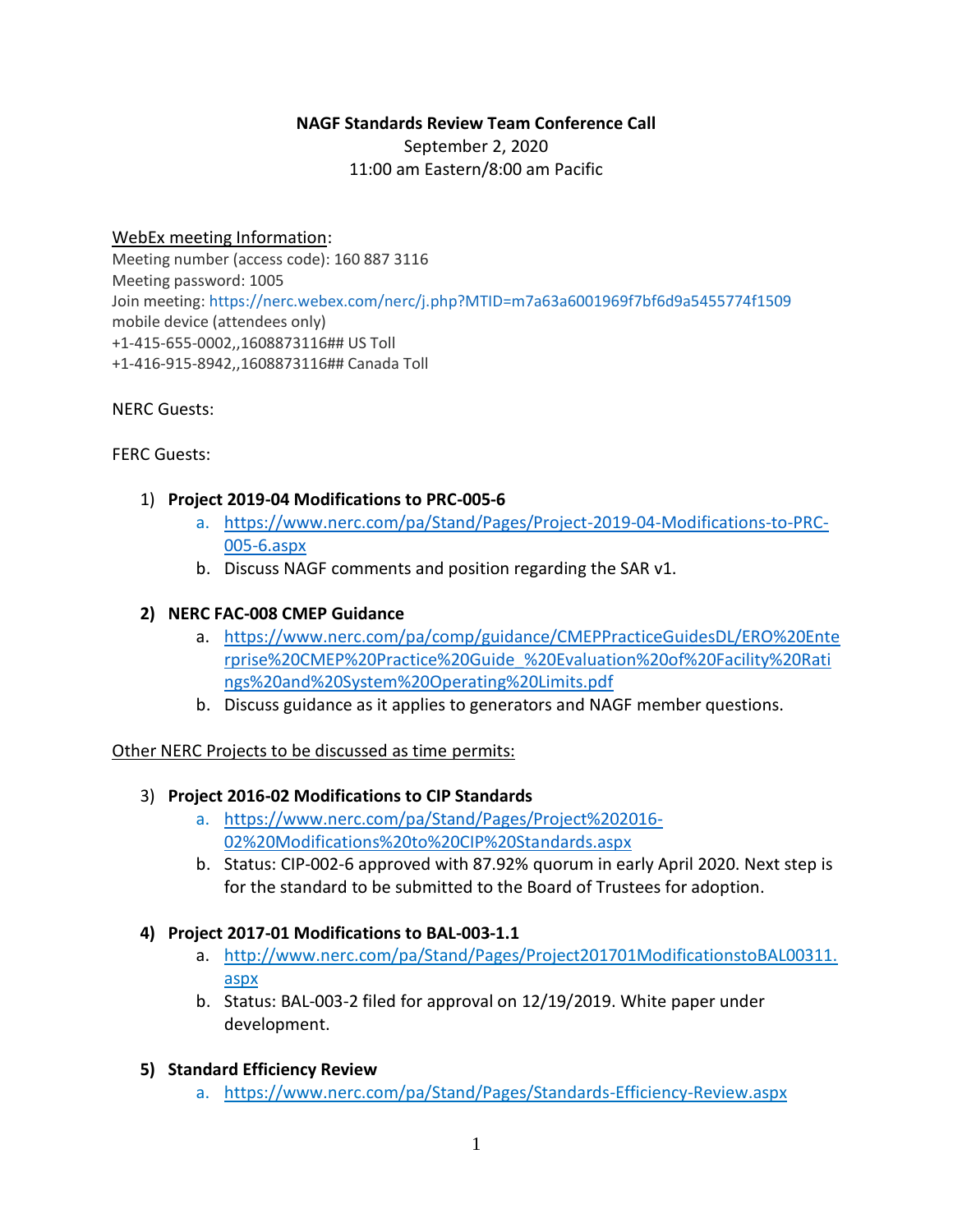### **6) Project 2019-02 BES Cyber System Information Access Management**

- a. [https://www.nerc.com/pa/Stand/Pages/Project2019-](https://www.nerc.com/pa/Stand/Pages/Project2019-02BCSIAccessManagement.aspx) [02BCSIAccessManagement.aspx](https://www.nerc.com/pa/Stand/Pages/Project2019-02BCSIAccessManagement.aspx)
- b. Summary: A 45-day formal comment period for the Project 2019-02 BES Cyber System Information Access Management is open through 8 p.m. Eastern, Monday, September 21, 2020 for the following Standards and Implementation Plan:
	- i. CIP-004-7 Cyber Security Personnel & Training
	- ii. CIP-011-3 Cyber Security Information Protection
	- iii. Implementation Plan
- c. Status: No updates since the last meeting.

## **7) Project 2019-03 Cyber Security Supply Chain Risks**

- a. [https://www.nerc.com/pa/Stand/Pages/Project2019-](https://www.nerc.com/pa/Stand/Pages/Project2019-03CyberSecuritySupplyChain-Risks.aspx) [03CyberSecuritySupplyChain-Risks.aspx](https://www.nerc.com/pa/Stand/Pages/Project2019-03CyberSecuritySupplyChain-Risks.aspx)
- b. Summary: Project consists of modifications to address EACMSs, specifically those systems that provide electronic access control to high and medium impact BES Cyber Systems. In addition, will address Physical Access Control Systems (PACS) that provide physical access control (excluding alarming and logging) to high and medium impact BES Cyber Systems.

Second draft underdevelopment for:

- CIP-005-7
- $-$  CIP-010-4
- $-$  CIP-013-2

A 45-day comment period is open through 8 p.m. Eastern, Thursday, September 10, 2020 for the following:

- CIP-005-7 Cyber Security Electronic Security Perimeter(s)
- CIP-010-4 Cyber Security Configuration Change Management and Vulnerability Assessments
- CIP-013-2 Cyber Security Supply Chain Risk Management Implementation Plan
- c. Status: No updates since the last meeting.

## **8) CIP Standards Efficiency Review**

- a. <https://www.nerc.com/pa/Stand/Pages/CIP-Standards-Efficiency-Review.aspx>
- b. Status: No updates since the last meeting.

## **9) Project 2019-06 Cold Weather**

a. [https://www.nerc.com/pa/Stand/Pages/Project%202019-](https://www.nerc.com/pa/Stand/Pages/Project%202019-06%20Cold%20Weather.aspx) [06%20Cold%20Weather.aspx](https://www.nerc.com/pa/Stand/Pages/Project%202019-06%20Cold%20Weather.aspx)